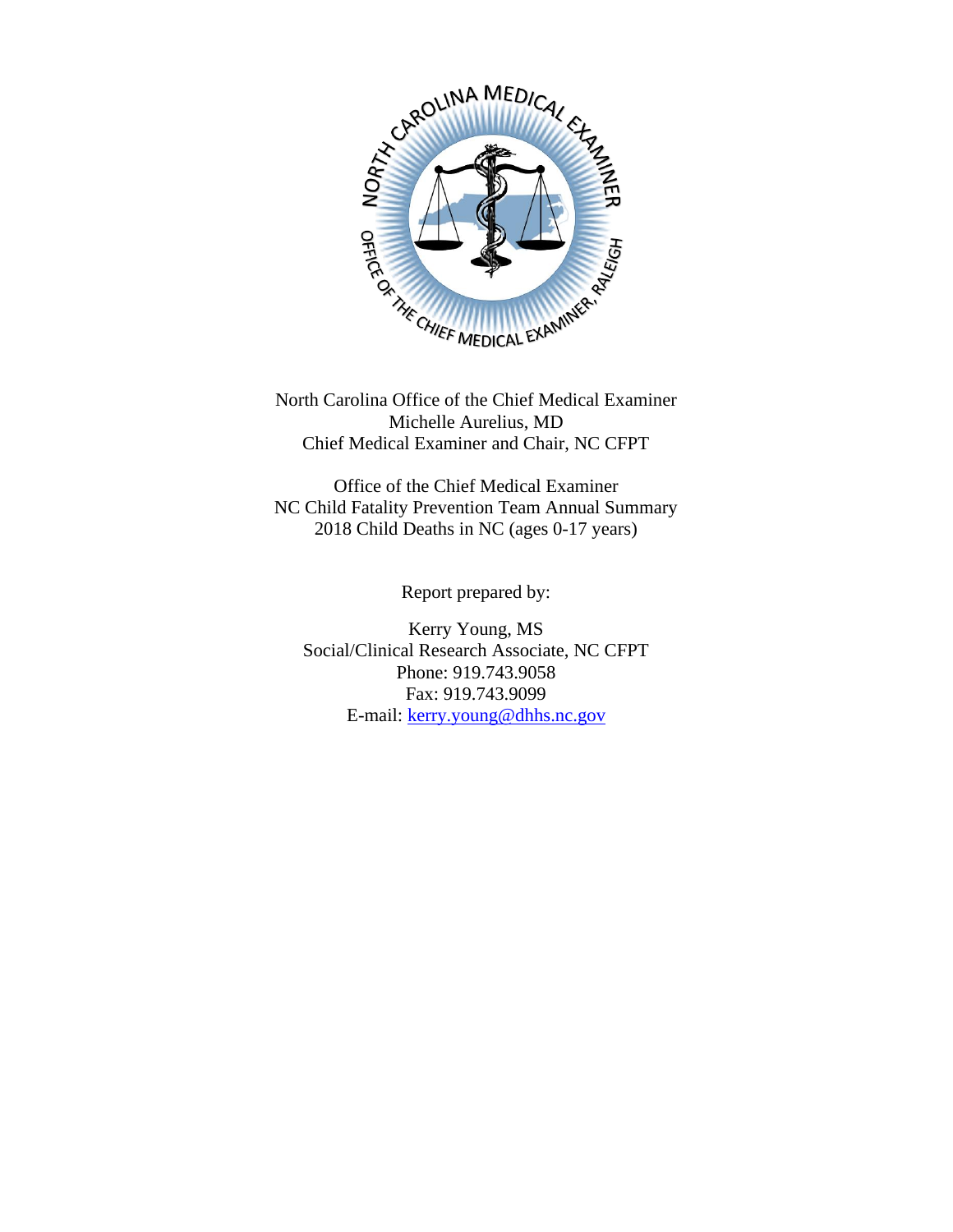## **TOTAL NUMBER OF DEATHS 2018 North Carolina under the Age of 18 Years**

Throughout the 2018 calendar year, the State Center for Health Statistics (SCHS) reported **1,255**  children died in North Carolina. Many of these deaths were expected and included children who died from a known natural disease or illness. The North Carolina Medical Examiner system investigated the cause and manner of death for **482** children.

The cases investigated by the Medical Examiner system included a number of natural deaths, as well as accident, homicide, suicide and deaths for which no cause and/or manner of death could be determined. The cases investigated by the Medical Examiner System are also assigned a means of death which refers to how the death occurred. Means included unknown, motor vehicle, natural, gun, asphyxia, drowning, blunt, fire, toxicology, other, SIDS, fall/jump, animal, electrocution, exposure, medical treatment, environmental, falling object, and sharp.



North Carolina Child Fatalities, 2018

Note: Total NC Death numbers retrieved from 2018 Child Death Fact Sheet https://schs.dph.ncdhhs.gov/data/vital/cd/2018/CFinNC2018.pdf

# Medical Examiner 2018 Child Fatalities

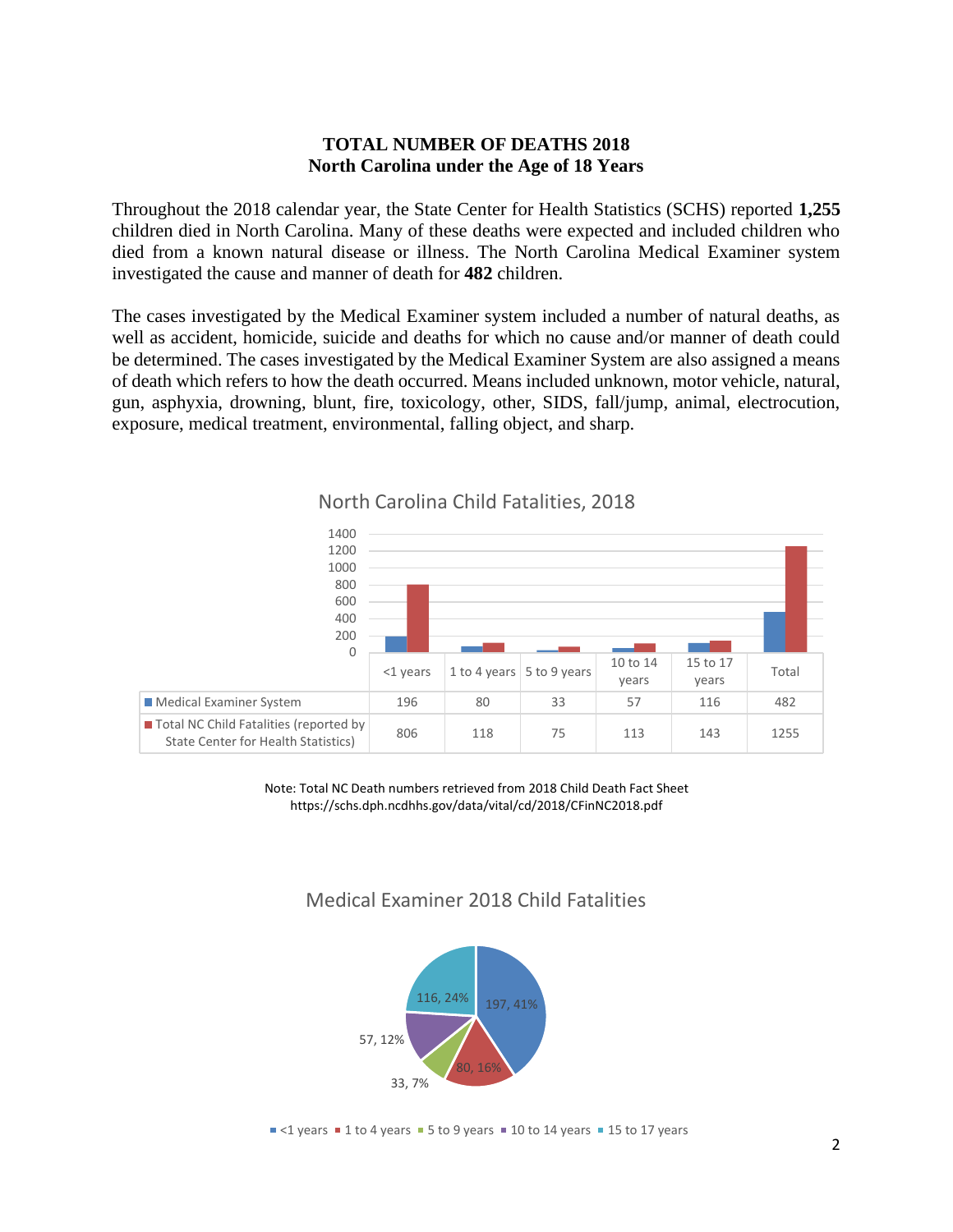**The Child Fatality Prevention Team (CFPT) staff reviews child fatalities that are investigated by the Medical Examiner System**. With a total of 1,255 North Carolina child deaths, approximately 38% of all child deaths that occurred in North Carolina were reviewed by the Medical Examiner CFPT. Represented below are child fatality reviews excluding pending cases, 5, which totals 477 children. Due to pending cases, numbers are subject to change. Of note:

- 22 fatalities occurred in NC to non NC resident children
- 7 children listed under infants are fetal deaths

| 2018 OCME Child Fatalities   |                          |                           |  |  |
|------------------------------|--------------------------|---------------------------|--|--|
| <b>Manner</b>                | <b>Means</b>             | <b>Number of Children</b> |  |  |
|                              | Animals                  | 1                         |  |  |
|                              | Asphyxia                 | 31                        |  |  |
|                              | Blunt                    | 3                         |  |  |
|                              | Drowning                 | 31                        |  |  |
|                              | Electrocution            | $\mathbf{1}$              |  |  |
|                              | Exposure                 | $\mathbf{1}$              |  |  |
| <b>Accident</b><br>(170)     | Fall                     | $\mathbf{1}$              |  |  |
|                              | Fire                     | 13                        |  |  |
|                              | Gun                      | $\overline{4}$            |  |  |
|                              | <b>Medical Treatment</b> | $\mathbf{1}$              |  |  |
|                              | Machinery                | $\mathbf{1}$              |  |  |
|                              | Motor Vehicle            | 76                        |  |  |
|                              | Toxin                    | 6                         |  |  |
|                              | Asphyxia                 | 5                         |  |  |
|                              | Blunt                    | 10                        |  |  |
| Homicide                     | Gun                      | 32                        |  |  |
| (52)                         | Motor Vehicle            | $\mathbf{1}$              |  |  |
|                              | Other                    | $\overline{\mathbf{3}}$   |  |  |
|                              | Unknown                  | $\mathbf{1}$              |  |  |
|                              |                          |                           |  |  |
| <b>Natural</b>               | Natural                  | 67                        |  |  |
| (70)                         | <b>SIDS</b>              | $\overline{3}$            |  |  |
|                              | 23                       |                           |  |  |
|                              | Asphyxia<br>Fall/Jump    | $\mathbf{1}$              |  |  |
| <b>Suicide</b><br>(52)       | Fire                     | $\mathbf{1}$              |  |  |
|                              | Gun                      | 25                        |  |  |
|                              | Motor Vehicle            | 1                         |  |  |
|                              | Toxin                    | $\mathbf{1}$              |  |  |
|                              |                          |                           |  |  |
|                              | Asphyxia                 | $\mathbf{1}$              |  |  |
| <b>Undetermined</b><br>(126) | Toxin                    | $\mathbf{1}$              |  |  |
|                              | Unknown                  | 122                       |  |  |
|                              | Other                    | $\overline{2}$            |  |  |
| <b>Fetal</b><br>$\tau$       |                          |                           |  |  |
|                              | Pending                  | 5                         |  |  |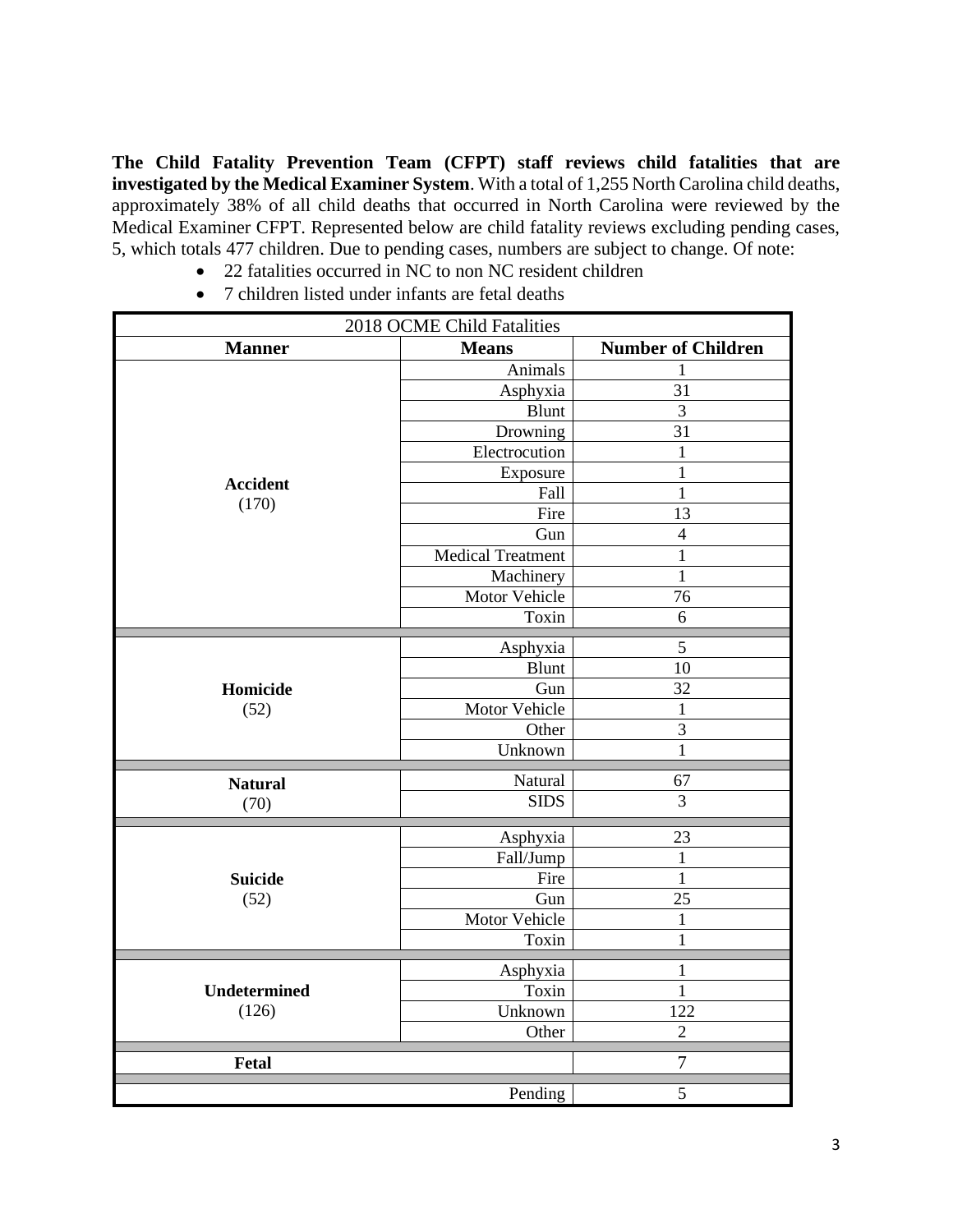## **ACCIDENTS**

Each year, accidental deaths comprise the largest number of non-natural deaths of children in North Carolina. In 2018, there were 170 deaths investigated by the NC Medical Examiner System certified as accident in manner. The CFPT utilizes multiple means based upon circumstances of these deaths.

#### *Asphyxia*

Accidental asphyxiation caused the deaths of 31 children in 2018. Infants constituted the majority, 19, of the deaths with 16 deaths due to accidental asphyxiation in a sleep environment—either during co-sleeping or by being placed in an unsafe sleep environment. Twelve accidental asphyxiation deaths of children between the ages of 1 and 14 years included 7 deaths due to choking, 3 deaths were related to positional asphyxia, 1 death related to asphyxia due to a cord, and 1 death to smoke inhalation of a house fire.

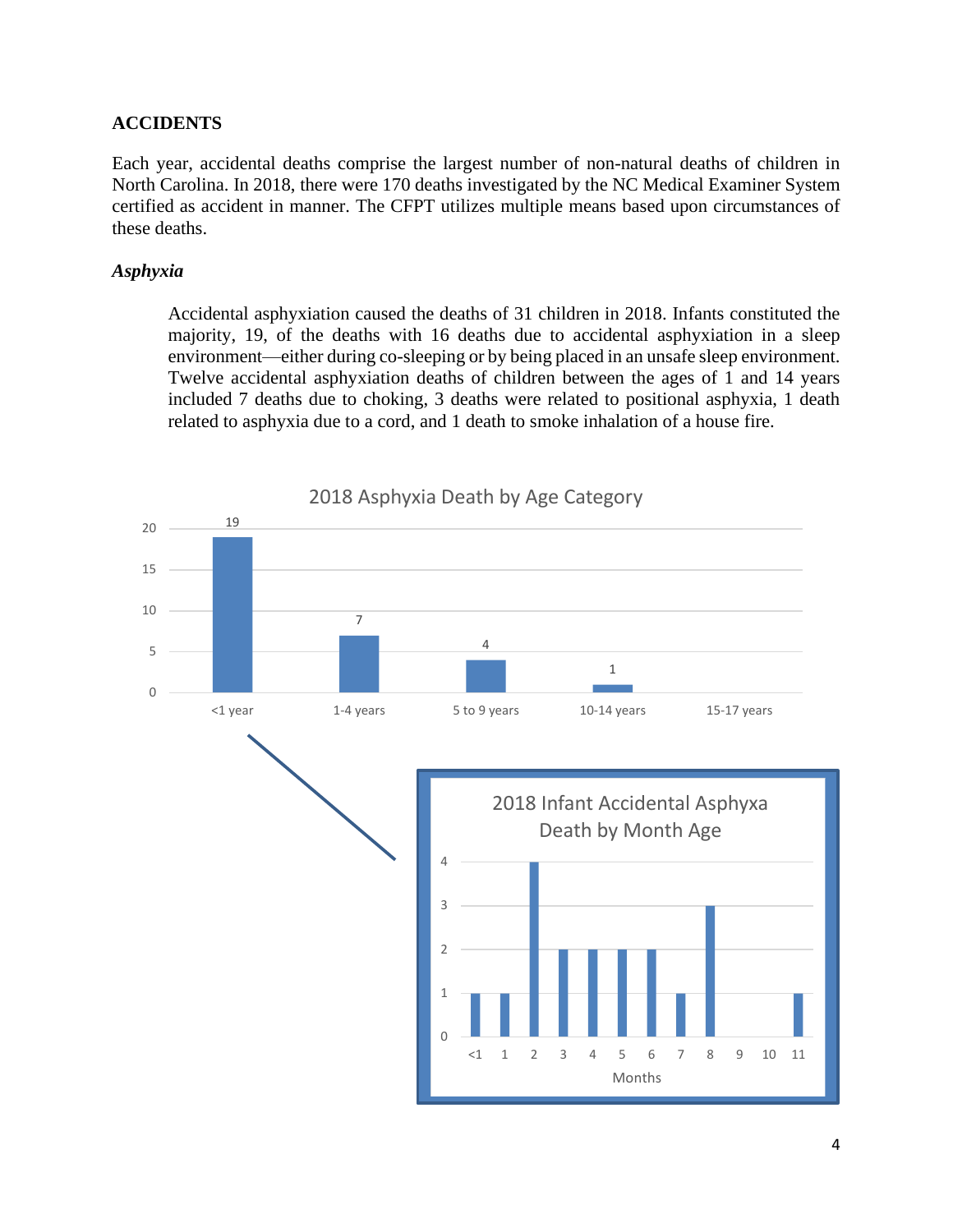### *Drowning*

Drowning resulted in the deaths of 31 children in 2018. Twenty-one drownings occurred in a pool, 2 drownings in a bathtub, 2 drownings in a creek, 2 drownings in a lake, 1 drowning in an ocean, and three drownings located in other locations identified as a waterpark structure, toilet, and flooded road. Of the drowning deaths, 1 child was under 1 year of age, 18 children were ages 1 to 4 years, 5 children were ages 5 to 9 years, and 7 children were between 15 and 17 years old.



#### *Vehicle-related*

In 2018, there were 76 vehicle related deaths. Majority of these deaths, 44, were passengers, while 18 of were drivers, and 14 were outside of a vehicles/pedestrian.

Types of vehicles involved included 34 passenger cars, 17 SUV's, 3 pickup trucks, 3 vans, and 1 commercial truck. In addition to motor vehicles, other modes of transportation involved in collisions included 1 ATV's, 1 bicycle, 1 golf cart, and 1 jet ski. Other vehicles unknown or had multiple fatalities.

Influence of drug or alcohol contributed to 10 motor vehicle accidents. Five passengers or were in vehicle driven by a driver under the influence of drugs or alcohol, 4 were the decedent as the driver, and 1 was a decedent as the pedestrian struck by a driver under the influence of drugs or alcohol.

Among the 18 drivers, 11 children were 17-years-old, 6 were 16-years-old, and 1 was 7 years-old.

Of all the children involved in vehicle-related accidents, 27 children were either not wearing seat belts or were improperly restrained. Regarding seat restraint use, of the 18 drivers, 5 were properly restrained; and of the 45 passengers, 21 were properly restrained.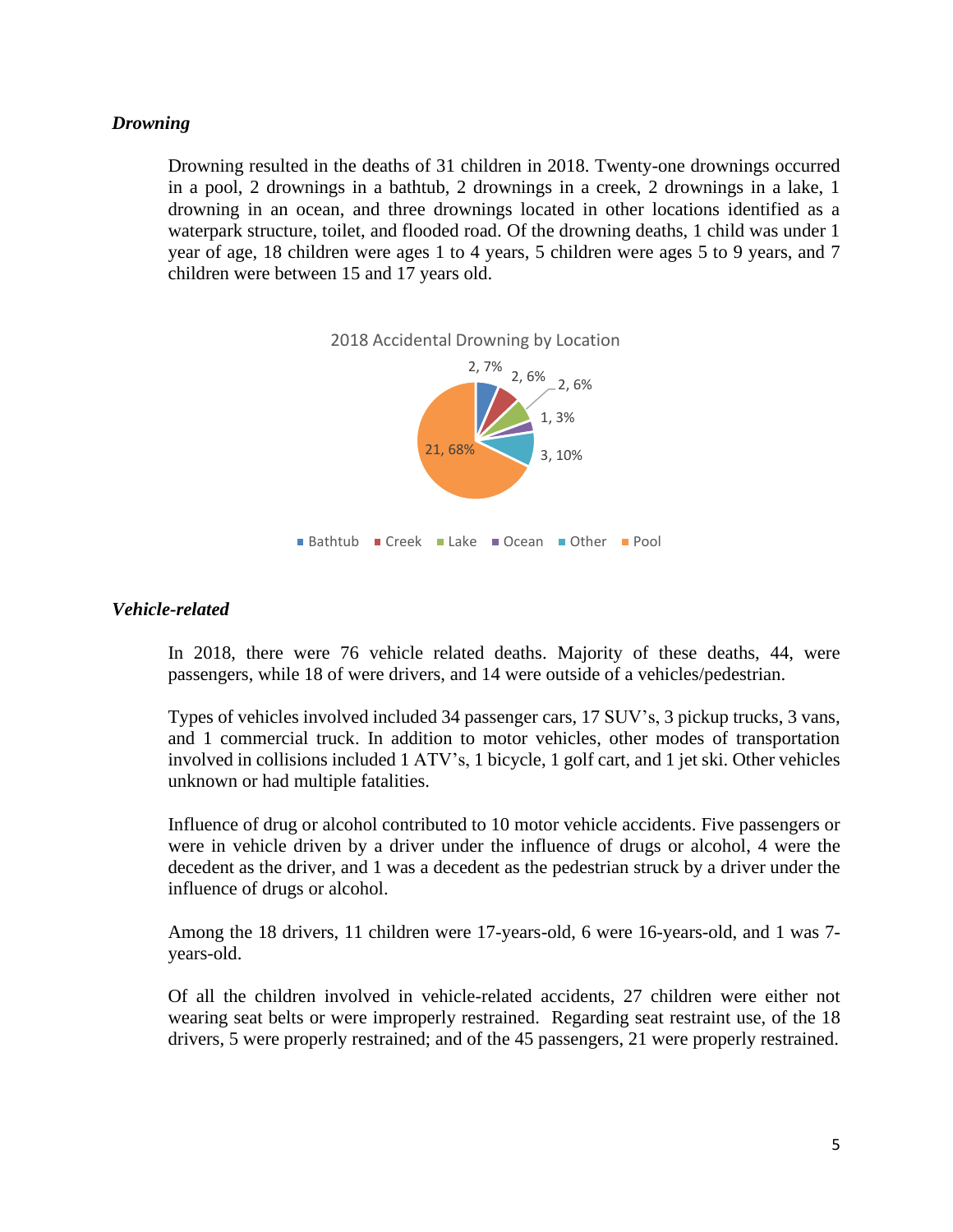

#### *Toxins*

There were 6 deaths from toxic substances (i.e. poisoning). Three of these deaths were children 15-17 years old, 1 child was between 5 and 9 years, 1 child was between 1 and 4 years, and 1 child was under 1 year of age.

#### *Fire*

There were a total of 13 deaths from fires/burns/carbon monoxide. Six of these children were between 1 and 4 years old, 5 children were between 5 and 9 years old, and 2 children were between 10 and 17 years old.

Fires/burns contributing to these deaths were 8 separate incidences, with some occurrences claiming multiple lives. Among these 8 incidences, 9 deaths occurred in a residence setting, 3 deaths in a vehicle, and 1 death was a result of a severe burn. Two of the residence fires did not have operational smoke detectors. Sources of the residence fires ranged from kerosene heater, lighters, space heater, and a melted pot on a stove.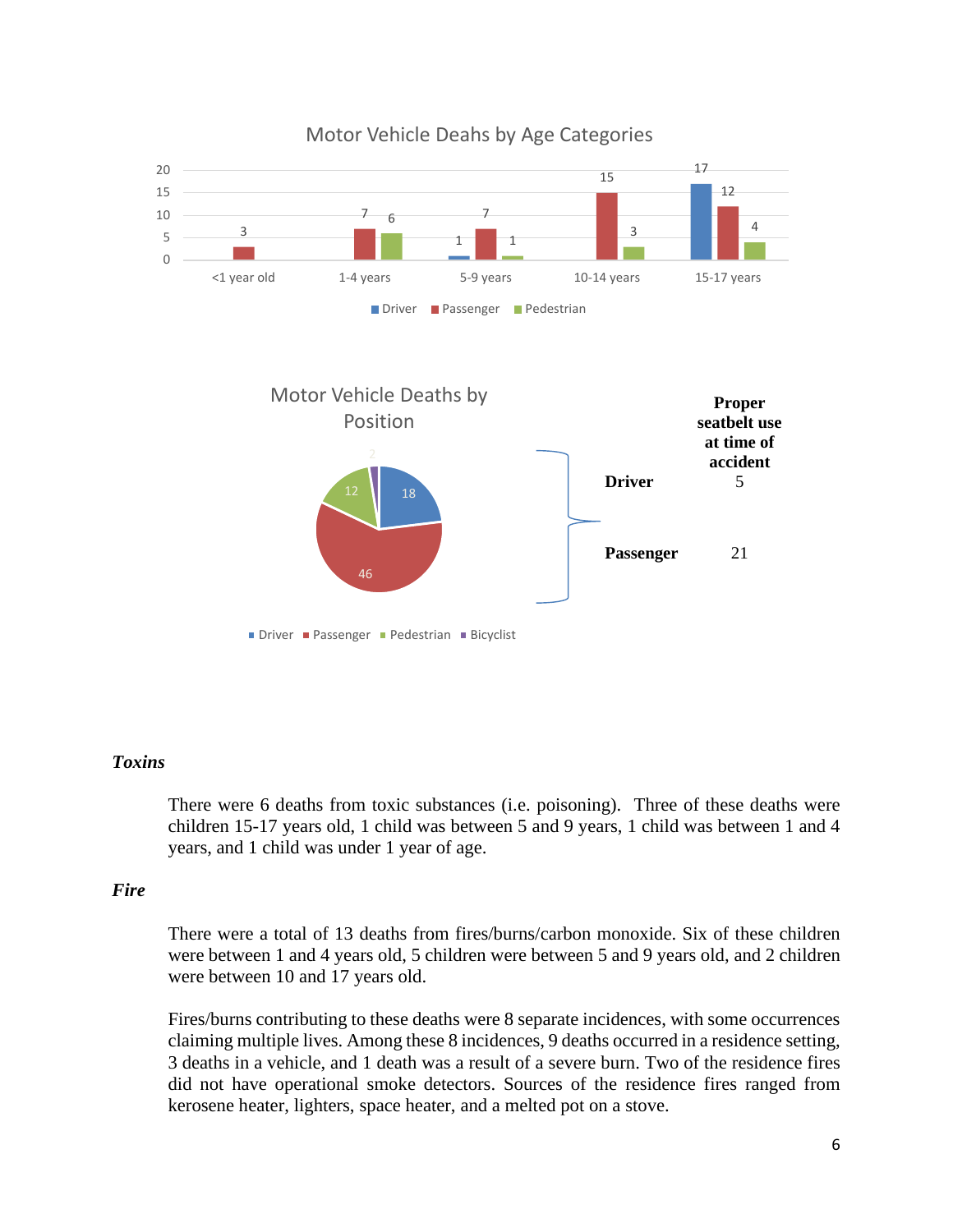## *Other*

Other deaths with an accidental manner, totaling 13 deaths, included

- 4 firearm deaths
- 3 blunt related trauma deaths
- 1 of each following means of death: animal, electrocution, exposure, fall/jump, medical and machinery.

Three additional fatalities among the Accident manner of death were assigned blunt and motor vehicle means of death with the addition of intrauterine fetal demise classification. In two cases, the mothers were involved in a vehicle related accident while carrying the decedent and in a third, the mother received abdominal trauma while carrying the child.

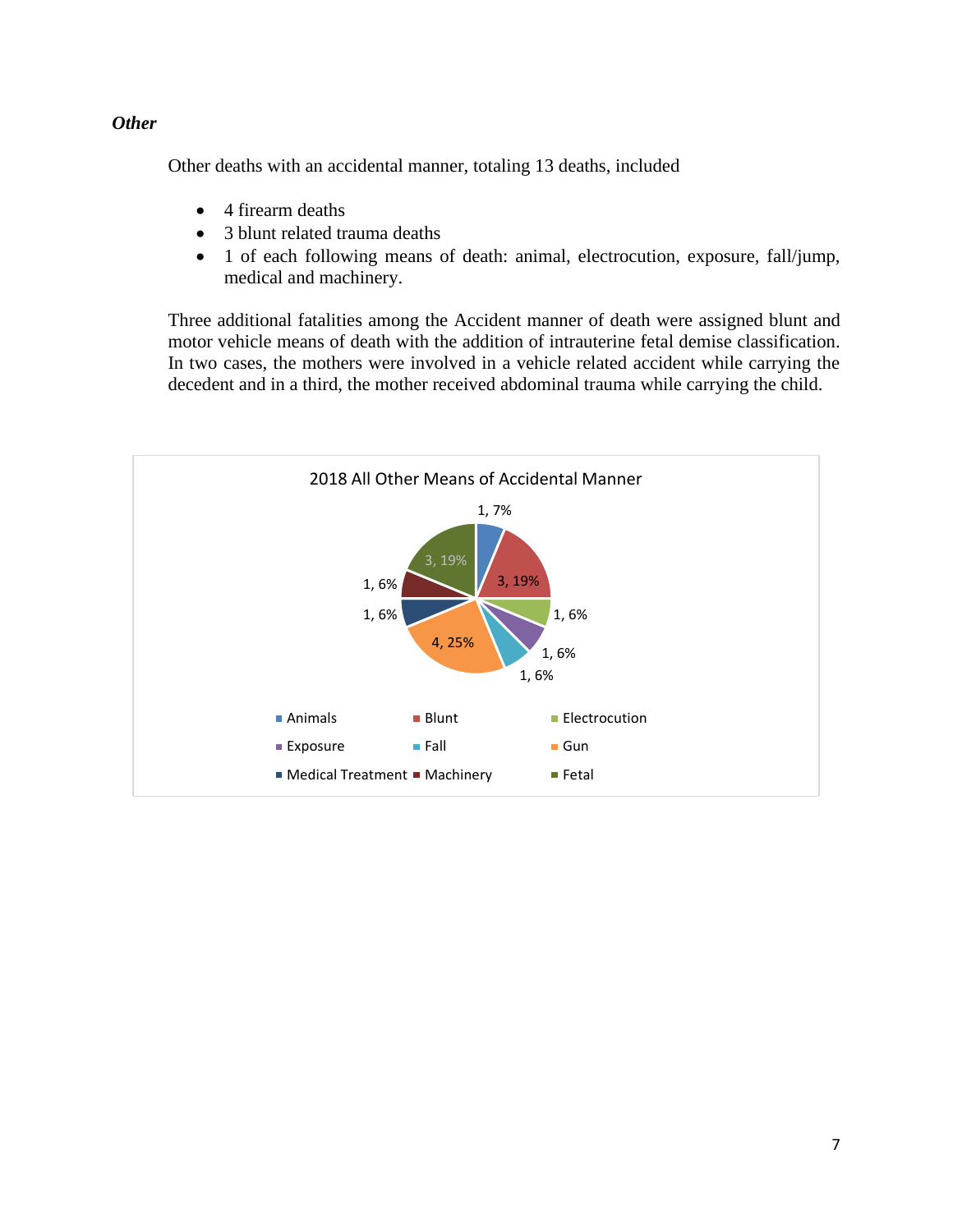### **HOMICIDES**

There were 52 children who died at the hands of another in 2018.

Once these deaths are given a manner and means of death, the CFPT staff separates homicides into 2 categories; homicides that occur at the hands of a parent or caregiver and homicides that do not.

#### *Homicide by Parent or Caregiver*

Homicide by Parent or Caretaker deaths accounted for 18 of the 52 total child homicides in 2018. Infants, children under 1 year of age, accounted for half, 9, of those deaths. There were 9 deaths between the ages of 1-17 years:

- Seven deaths among ages 1 to 4 years
- One death among ages 5-9
- One death among ages 10-14 for 1 death.

Regarding means, blunt force trauma was the assigned means for 10 deaths, 4 deaths with an asphyxia means, one death with a means of firearm, and 3 deaths with an other means of death.

#### *Homicides by Other*

Other homicides, in which the parent or caregiver was not a suspect or perpetrator, comprised 34 of the 52 total 2018 child homicides. Teenagers between the ages of 15 and 17 years accounted for 25 of the homicides. Ages 0 to 4 years accounted for 1 death, ages 5 to 9 years for 2 deaths and 10 to 14 years for 6 deaths. Thirty-one of the 34 deaths (91%) not by parent or caregiver were due to firearms, 1 death due to asphyxiation, 1 death by motor vehicle, and 1 death with a means of unknown.

Of all the homicides, Black non-Hispanic children comprised the majority of homicides, 31 deaths; 14 deaths were White non-Hispanic children, 3 were white Hispanic, 2 were American Indian, 1 Asian, and 1 unknown Hispanic.



#### 2018 Homcide by Age



### 2018 Homicide by Means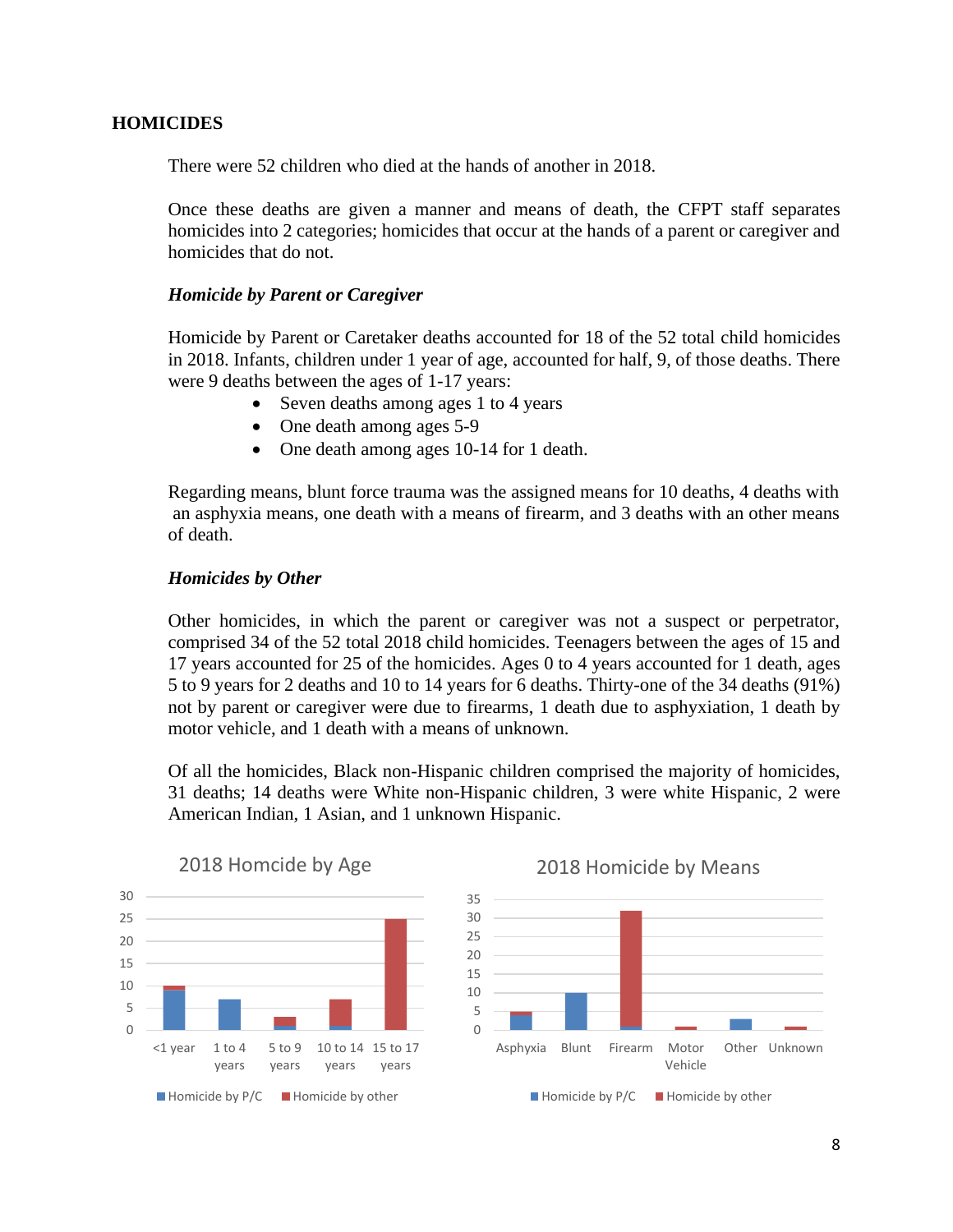

## **NATURAL**

Seventy deaths were determined to be natural in manner. Of these, 3 death were given a classification of Sudden Infant Death Syndrome (SIDS), and 67 deaths were other natural causes.

The top 5 means of death with a natural manner in 2018 were: complications of pneumonia, congenital heart defect, seizure, complications of prematurity, and underlying neurological disorder.



## 2018 Natural Means by Ages in Months Under 1 year of Age

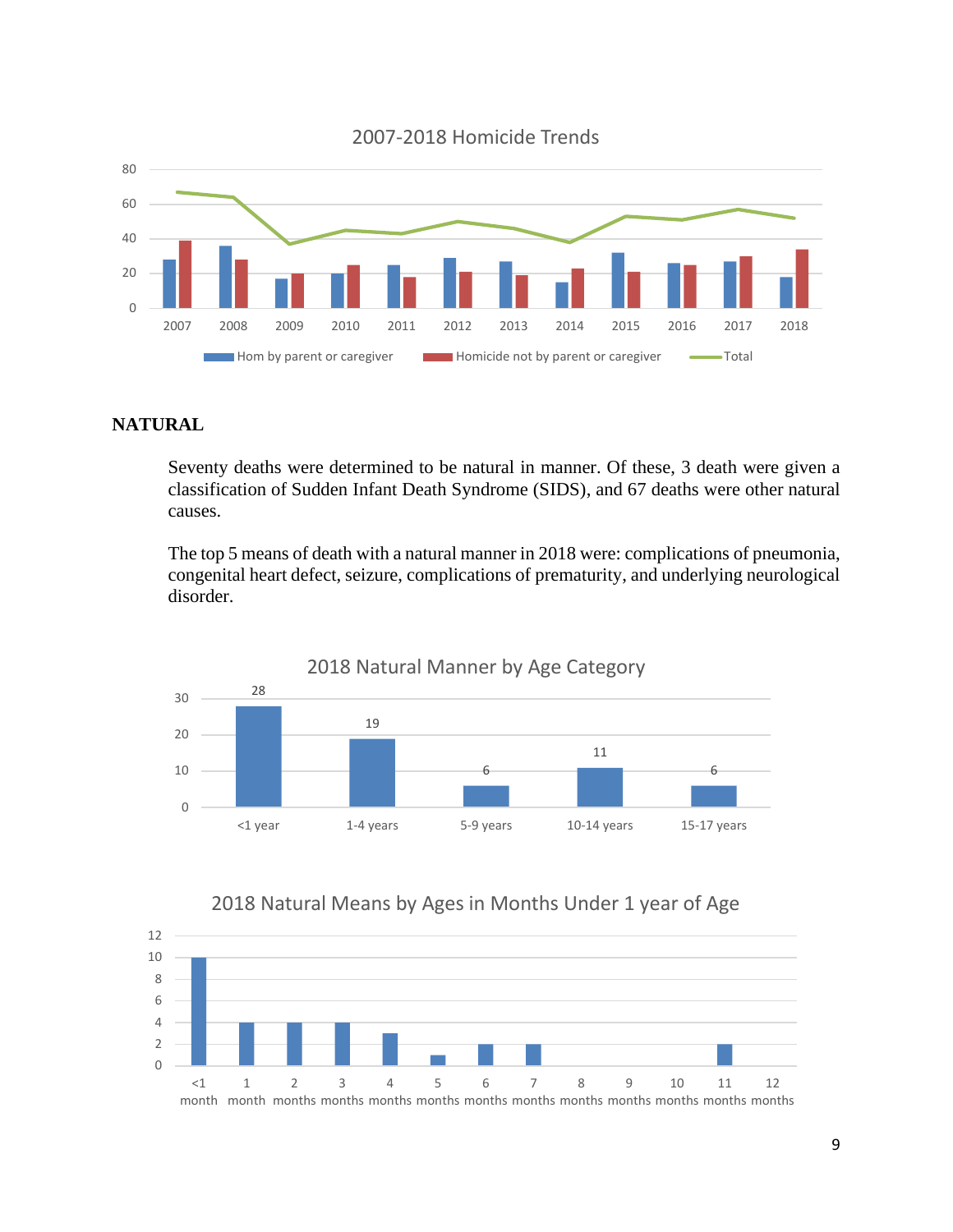## *Sudden Infant Death Syndrome*

Sudden Infant Death Syndrome (SIDS) means of death falls under the Natural manner of death. There were 3 infants who died from SIDS in 2018. For two of the deaths, infants were placed on their side and found in another position.

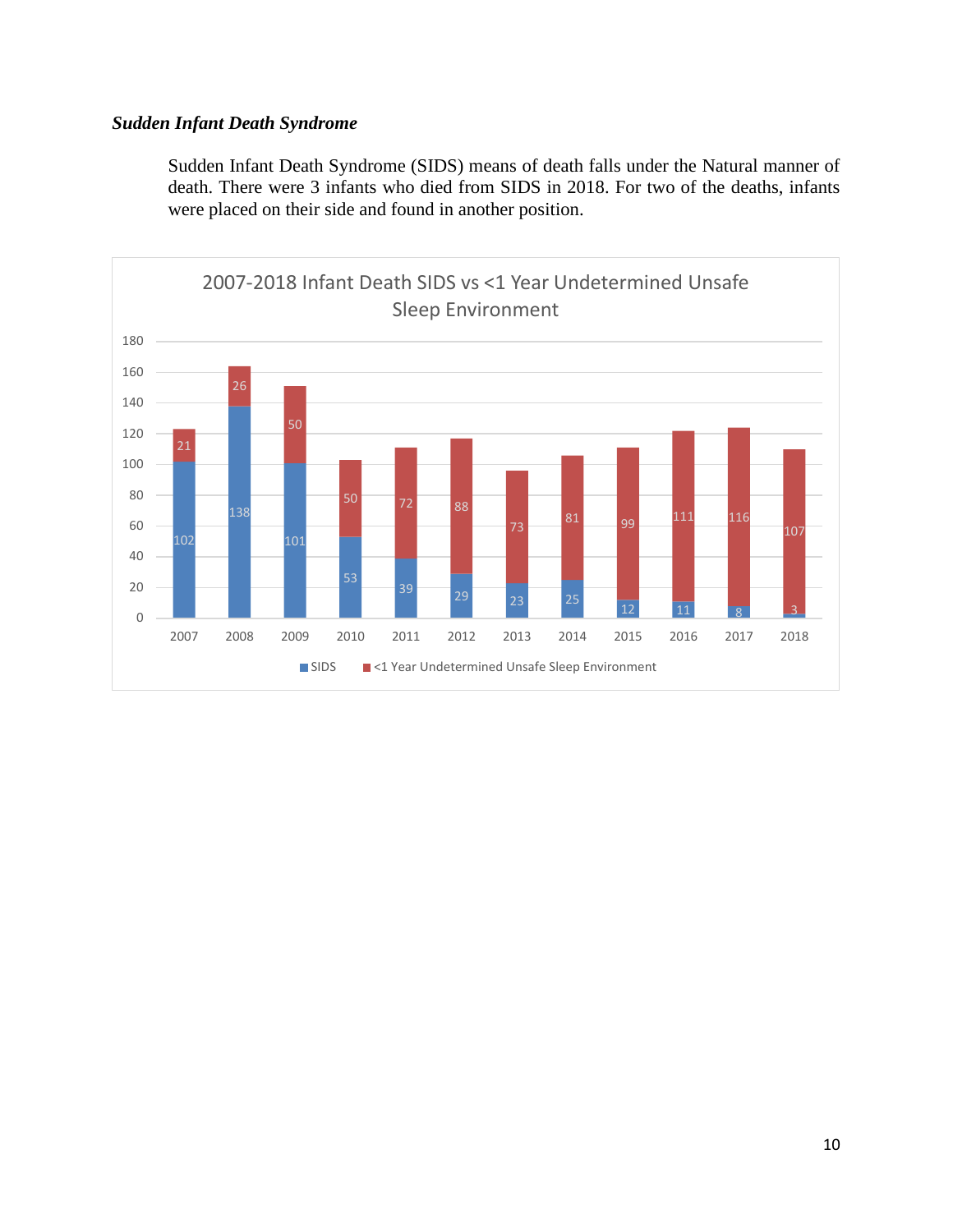#### **SUICIDES**

Suicide was the manner of death of 52 children in 2018. Most of the deaths with a suicide manner were of children between the ages of 15 to 17 years, accounting for 35 deaths (67%). Additionally, there were 17 deaths with a suicide manner of children between the ages of 10 to 14 years.

Males accounted for 39 deaths, females for 13 deaths.

The means of death in suicides included 23 deaths from an asphyxia event, 25 deaths from use of a firearm, 1 death from toxin, 1 death due to a motor vehicle crash, 1 death from a fire, and 1 death due to a fall/jump.



Suicide by Age 2007-2018

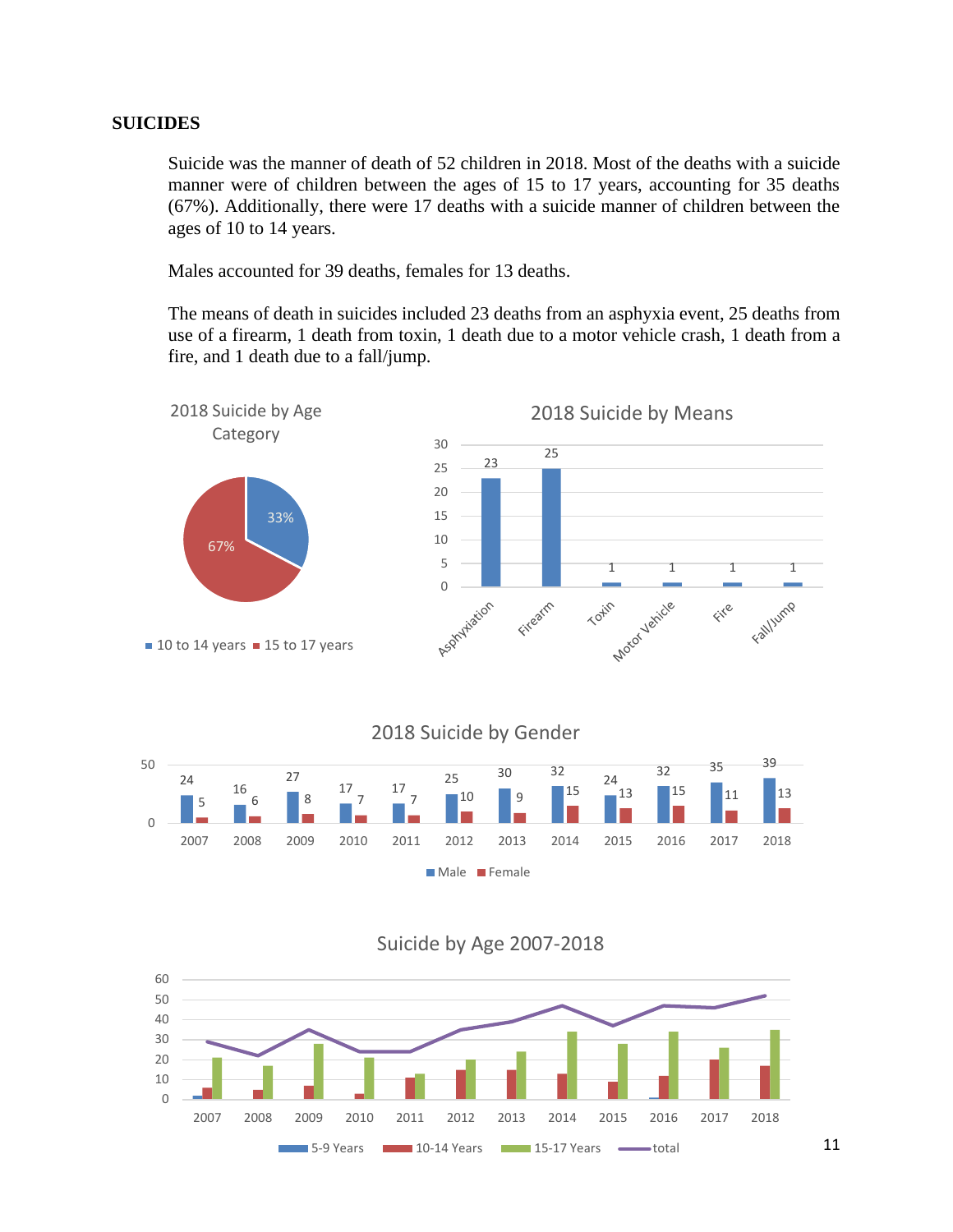### **UNDETERMINED**

There were 126 deaths that were certified as undetermined manner. Of those, 122 deaths were certified as unknown means, 1 death was certified as an asphyxiation, 1 death was related to toxin, and 2 deaths with of other means of death.

Of the undetermined manner, 118 children were under 1 year of age, 7 children were ages 1-4 years, and 1 child was age 15-17 years.

As is the case for most of the infants with an undetermined manner, when a known risky or potential unsafe sleeping situation is noted, the possibility of asphyxiation as a result of suffocation cannot be entirely excluded which leads to the certification of an unknown means of death.

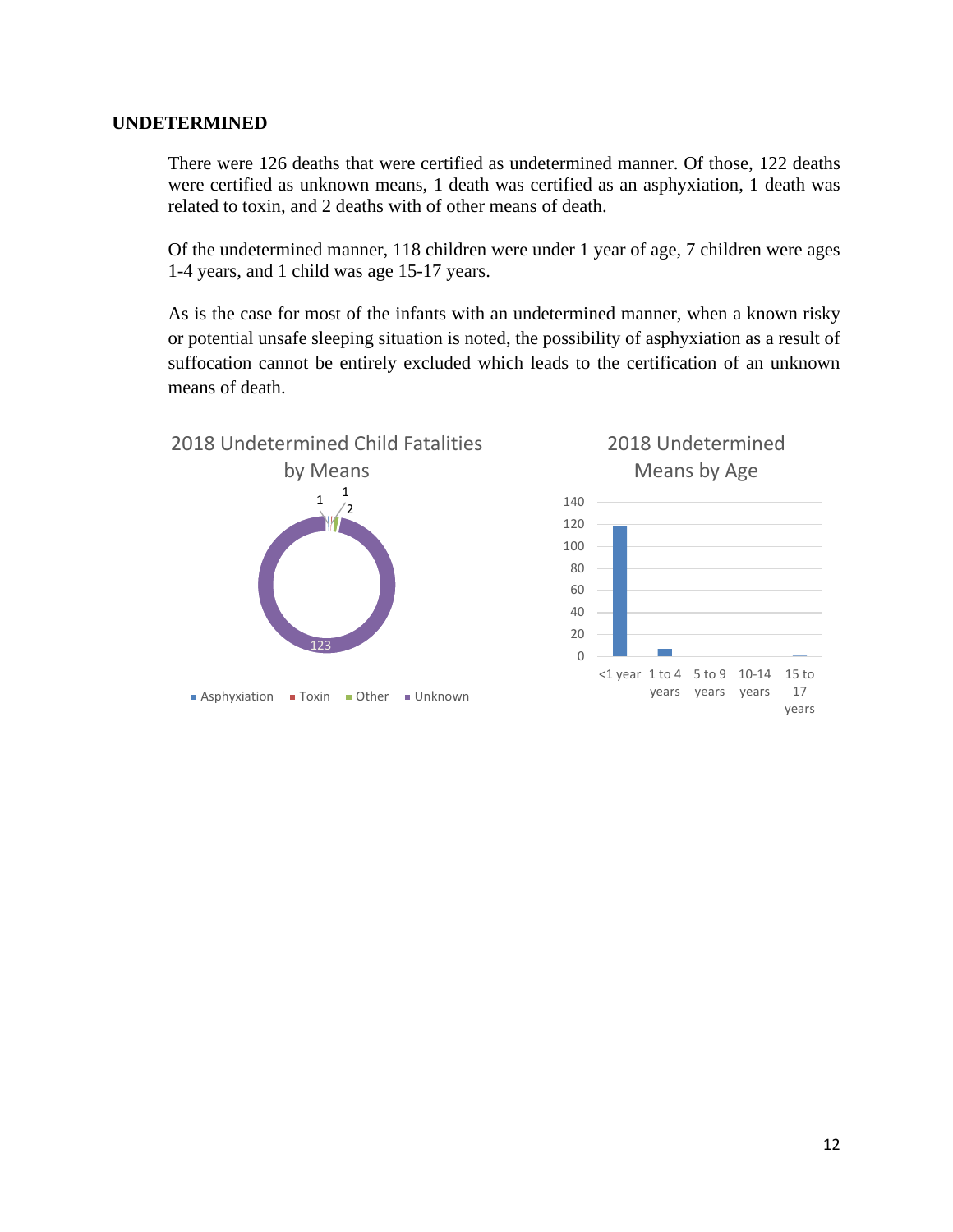# **SPOTLIGHT ON INFANT DEATH**

| Manner                | Means         | Number of Children |  |
|-----------------------|---------------|--------------------|--|
| Accident<br>(38)      | Asphyxia      | 19                 |  |
|                       | Blunt         | $\overline{c}$     |  |
|                       | Drowning      | 1                  |  |
|                       | Exposure      |                    |  |
|                       | Motor Vehicle | $\overline{4}$     |  |
|                       | Toxin         | 1                  |  |
|                       |               |                    |  |
|                       | Asphyxia      | 1                  |  |
| Homicide<br>(10)      | <b>Blunt</b>  | 6                  |  |
|                       | Firearms      |                    |  |
|                       | Other         | $\overline{2}$     |  |
|                       |               |                    |  |
| Natural               | Natural       | 25                 |  |
| (28)                  | <b>SIDS</b>   | 3                  |  |
|                       |               |                    |  |
| Undetermined<br>(118) | Asphyxia      |                    |  |
|                       | Unknown       | 114                |  |
|                       | Toxin         | 1                  |  |
|                       | Other         | $\overline{2}$     |  |
|                       |               |                    |  |
| Fetal                 |               | $\overline{7}$     |  |
|                       |               |                    |  |
|                       | Pending       | 5                  |  |

Infants are defined as children under 1 year of age. With a total of 196 infant deaths in 2018, below represents the breakdown by manner and means.

# 2018 Infant Fatality by Age in Months



<sup>\*</sup>Includes Pending Cases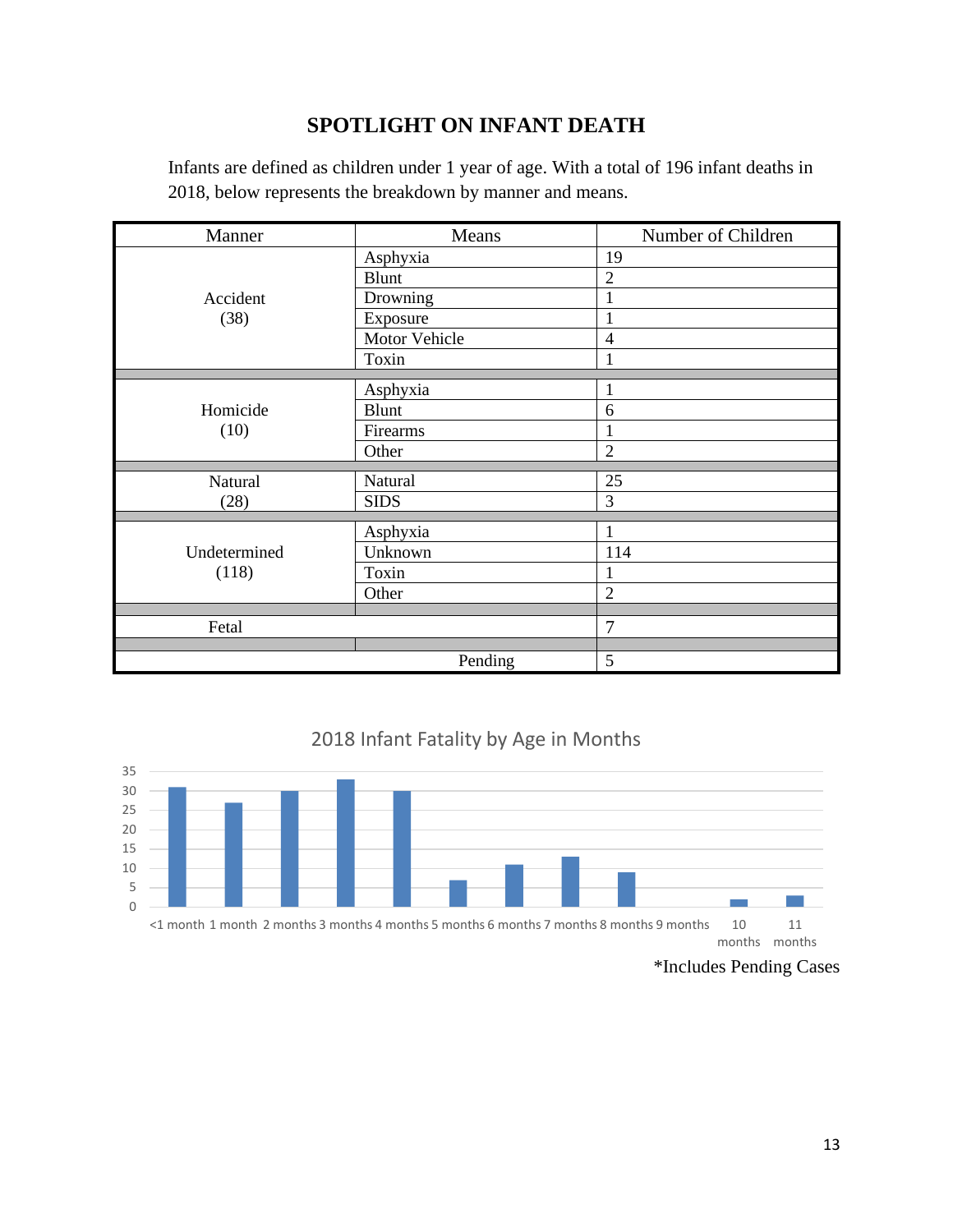# Infant Unsafe Sleep Fatalities



## Infant Fatality 2012-2018

Total number of sleep related deaths in NC: 124

Among the infant accidental asphyxiation deaths, 8 of the 17 deaths were in a co-sleeping environment.

Among the undetermined unknown deaths, 60 of the 107 deaths were in a co-sleeping environment.

This makes for a total of 68 potential co-sleeping related fatalities. An additional 56 infants were in other unsafe sleep environments such as extra items in the crib, an unsafe sleep location (adult bed, on pillow(s), on couch, etc.).

|                                                     | <b>Accidental Asphyxiation</b> | <b>Undetermined Asphyxia</b><br>and Unknown |
|-----------------------------------------------------|--------------------------------|---------------------------------------------|
| Co-sleeping at time of death                        | 8                              | 60                                          |
| Other potential unsafe sleep<br>environment related | 9                              | 47                                          |
| Total potential unsafe sleep<br>environment deaths  | 17                             | 107                                         |
|                                                     |                                | 124                                         |